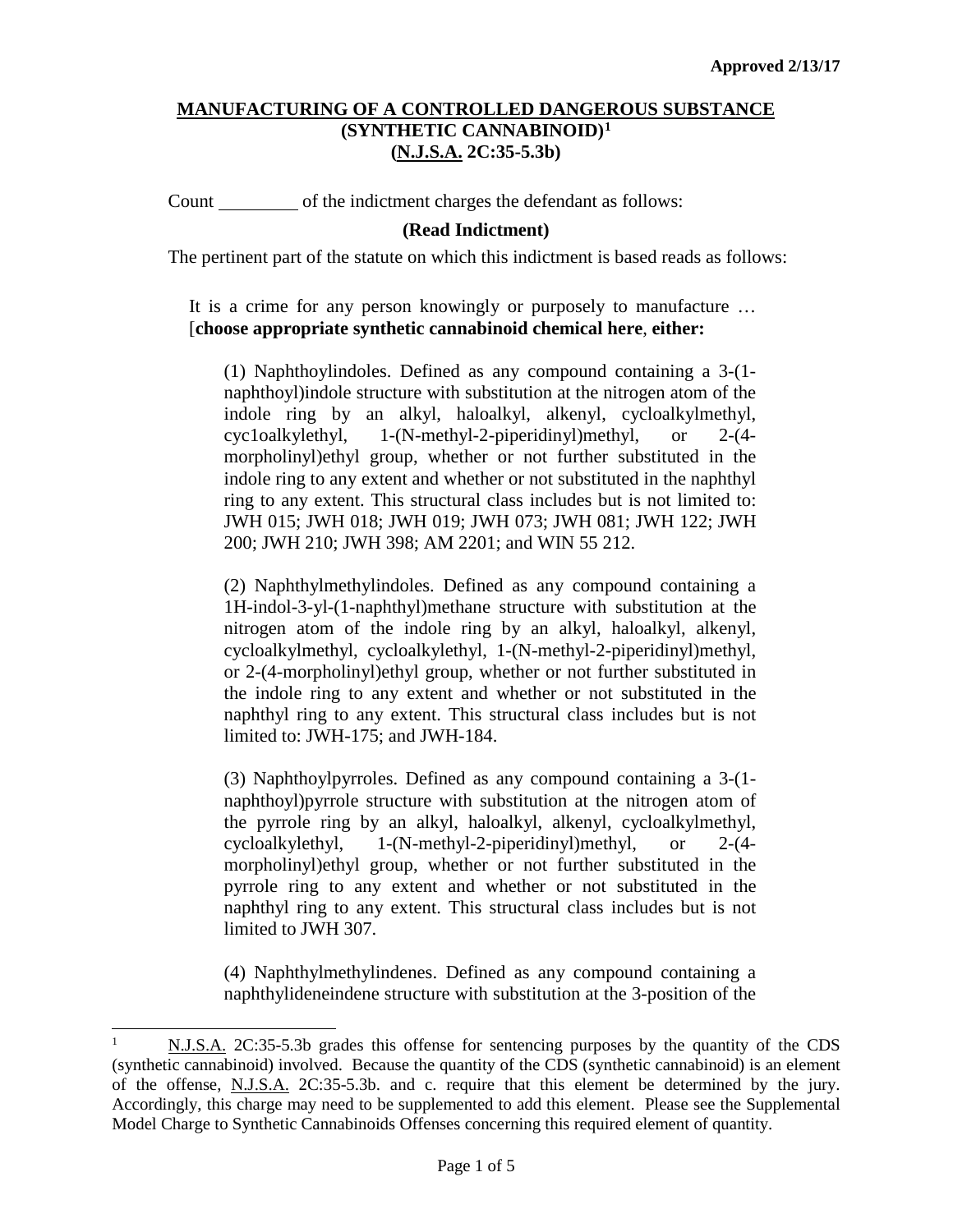indene ring by an alkyl, haloalkyl, alkenyl, cycloalkylmethyl, cycloalkylethyl, 1-(N-methyl-2-piperidinyl)methyl, or 2-(4 morpholinyl)ethyl group, whether or not further substituted in the indene ring to any extent and whether or not substituted in the naphthyl ring to any extent. This structural class includes but is not limited to JWH-176.

(5) Phenylacetylindoles. Defined as any compound containing a 3 phenylacetylindole structure with substitution at the nitrogen atom of the indole ring by an alkyl, haloalkyl, alkenyl, cycloalkylmethyl, cycloalkylethyl, 1-(N-methyl-2-piperidinyl)methyl, or 2-(4 morpholinyl)ethyl group, whether or not further substituted in the indole ring to any extent and whether or not substituted in the phenyl ring to any extent. This structural class includes but is not limited to: RCS-8 (SR-18); JWH 250; JWH 203; JWH-251; and JWH-302.

(6) Cyclohexylphenols. Defined as any compound containing a 2-(3 hydroxycyclohexyl)phenol structure with substitution at the 5-position of the phenolic ring by an alkyl, haloalkyl, alkenyl, cycloalkylmethyl, cycloalkylethyl, 1-(N-methyl-2-piperidinyl)methyl, or 2-(4 morpholinyl)ethyl group, whether or not substituted in the cyclohexyl ring to any extent. This structural class includes but is not limited to CP 47,497 (and homologues(analogs)); cannabicyclohexanol; and CP 55, 940.

(7) Benzoylindoles. Any compound containing a 3-(benzoyl)indole structure with substitution at the nitrogen atom of the indole ring by an alkyl, haloalkyl, alkenyl, cycloalkylmethyl, cycloalkylethyl, 1-(N-<br>methyl-2-piperidinyl)methyl, or 2-(4-morpholinyl)ethyl group, methyl-2-piperidinyl)methyl, or 2-(4-morpholinyl)ethyl group, whether or not further substituted in the indole ring to any extent and whether or not substituted in the phenyl ring to any extent. This structural class includes but is not limited to: AM 694; Pravadoline (WIN 48,098); RCS 4; and AM-679.

(8) [2,3-Dihydro-5-methyl-3-(4-morpholinylmethyl)pyrrolo[1,2,3-de]- 1, 4-benzoxazin-6-yl]-1-napthalenylmethanone. This structural class includes but is not limited to WIN 55,212-2.

(9) (6aR, 10aR)-9-(hydroxymethyl)-6, 6-dimethyl-3-(2-methyloctan-2 yl)-6a,7,10,10a-tetrahydrobenzo[c]chromen-l-ol 7370. This structural class includes but is not limited to HU-210.

(10) Adamantoylindoles. Defined as any compound containing a 3-(1 adamantoyl)indole structure with substitution at the nitrogen atom of the indole ring by an alkyl, haloalkyl, alkenyl, cycloalkylmethyl, cycloalkylethyl, 1-(N-methyl-2-piperidinyl)methyl, or 2-(4-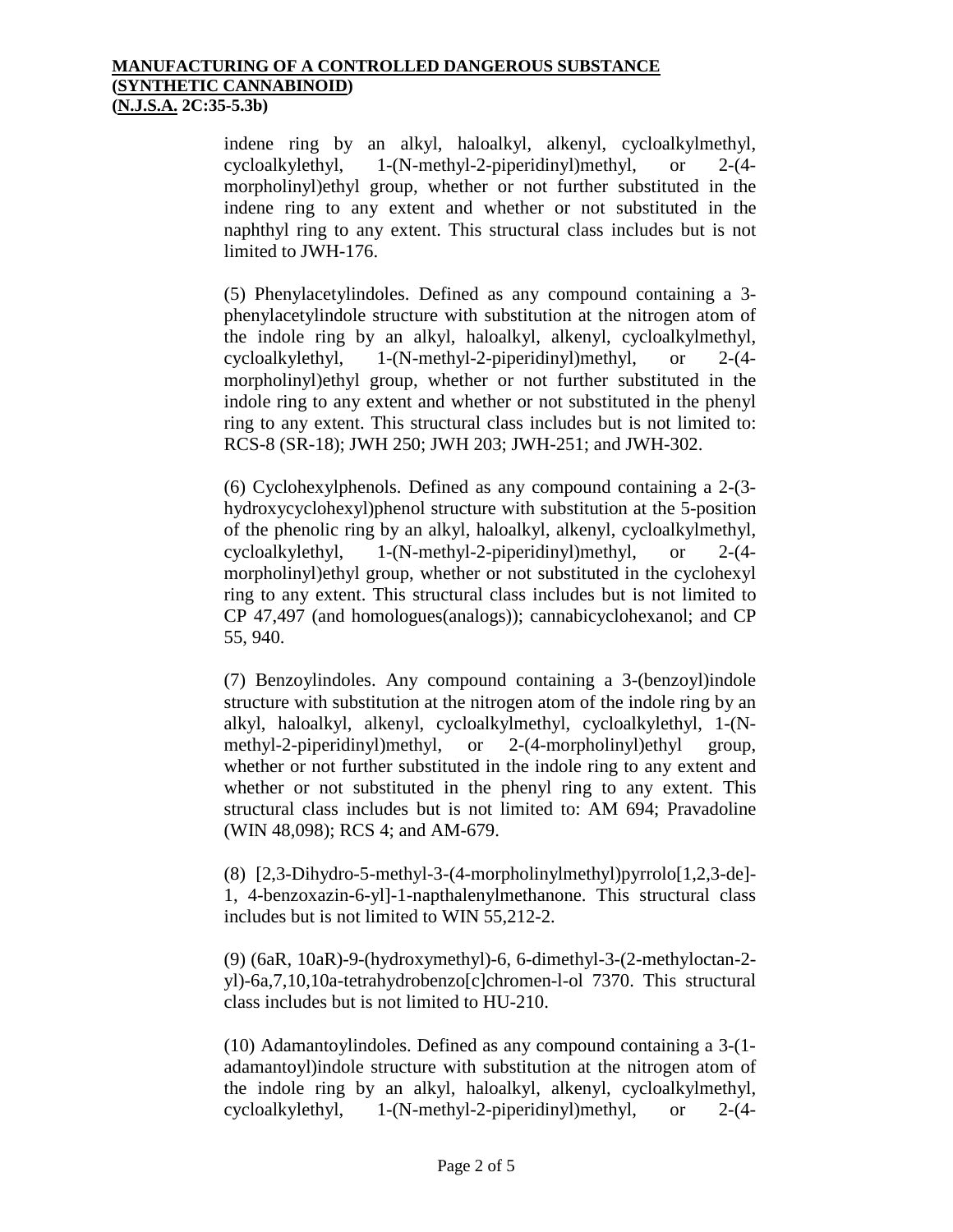morpholinyl)ethyl group, whether or not further substituted in the adamantyl ring system to any extent. This structural class includes but is not limited to AM-1248.

(11) Any other synthetic chemical compound that is a cannabinoid receptor agonist and mimics the pharmacological effect of naturally occurring cannabinoids that is not listed in Schedules II through V or is not an FDA approved drug.**]**.

In order for you to find defendant guilty of the charge, the State must prove the following elements beyond a reasonable doubt:

- 1. That S<sub>nn</sub> in evidence contains **[choose appropriate CDS (synthetic in the synthetic in the synthetic in the synthetic in the synthetic in the synthetic in the synthetic in the synthetic in the synthetic in the syntheti cannabinoid) here]**;
- 2. That the defendant manufactured  $S_{\text{max}}$ ; and
- 3. That the defendant acted knowingly or purposefully in manufacturing S\_\_\_\_\_.

The first element that the State must prove beyond a reasonable doubt is that S contains **[choose appropriate CDS (synthetic cannabinoid) here]**.

In regard to the second element, the State must prove beyond a reasonable doubt that defendant manufactured S \_\_\_\_ in evidence.

To "manufacture" means the production, preparation, propagation, compounding, conversion or processing of a controlled dangerous substance, either directly or by extraction from substances or natural origin, or independently by means of chemical synthesis, or by a combination of extraction and chemical synthesis, and includes any packaging or repackaging of the substance or labeling or re-labeling of its container, except that this term does not include the preparation of compounding of a controlled dangerous substance by an individual for his/her own use or the preparation, compounding, packaging, or labeling of a controlled dangerous substance: (1) by a practitioner as an incident to his/her administering or dispensing of a controlled dangerous substance in the course of his/her professional practice, or (2) by a practitioner (or under his/her supervision) for the purpose of, or as an incident to, research, teaching or chemical analysis and not for sale. $<sup>2</sup>$  $<sup>2</sup>$  $<sup>2</sup>$ </sup>

In this regard the term "practitioner" means a physician, dentist, veterinarian, scientific investigator, laboratory worker, pharmacist, hospital worker or other person licensed, registered,

<span id="page-2-0"></span><sup>&</sup>lt;sup>2</sup> N.J.S.A. 2C:35-2.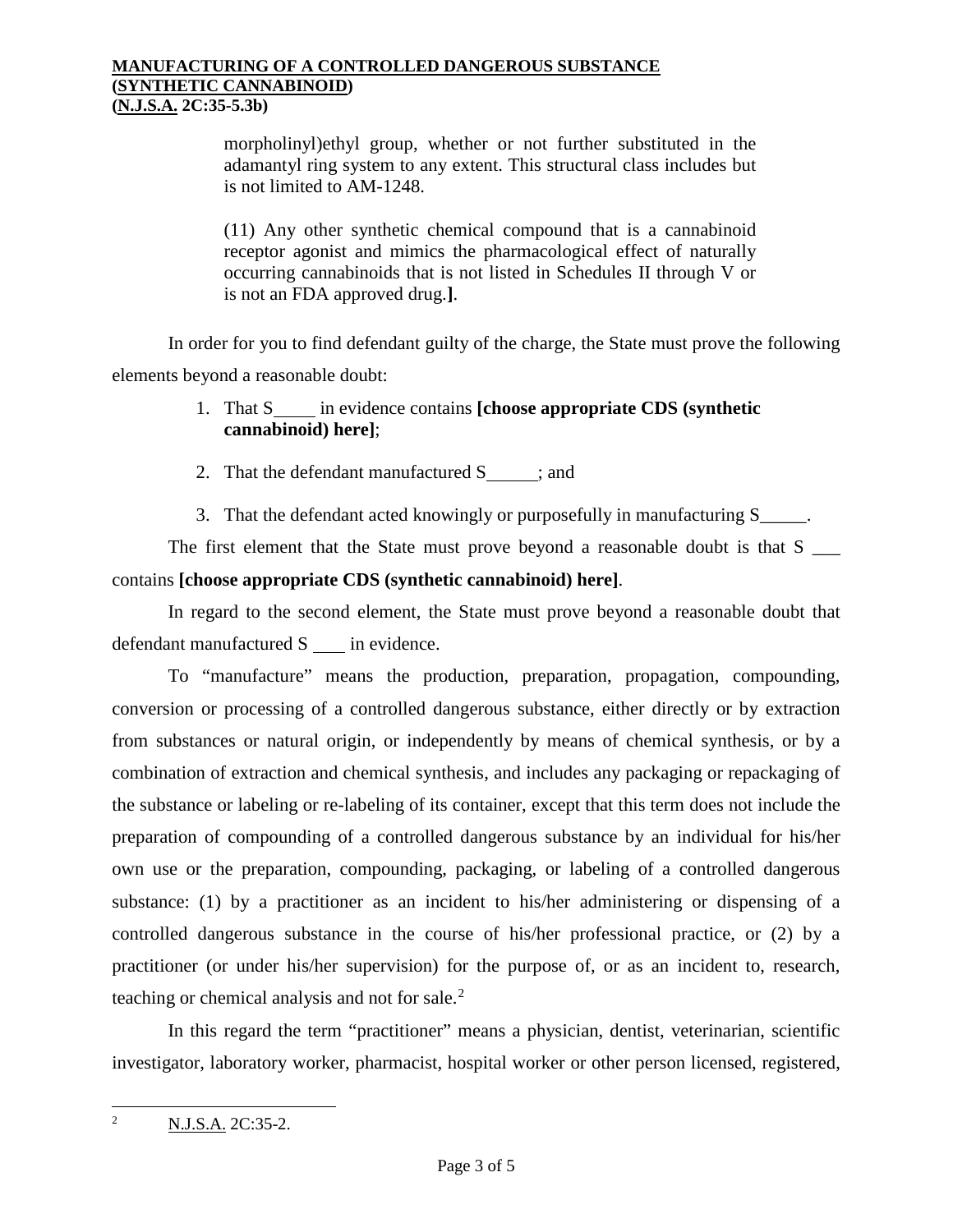or otherwise permitted to distribute, dispense, conduct research with respect to, or administer a controlled dangerous substance in the course of professional practice or research in this State.<sup>[3](#page-3-0)</sup>

In regard to the third element, the State must prove beyond a reasonable doubt that defendant acted knowingly or purposefully in manufacturing S .

A person acts knowingly with respect to the nature of his/her conduct or the attendant circumstances if he/she is aware that his/her conduct is of that nature, or that such circumstances exist, or he/she is aware of a high probability of their existence. A person acts knowingly with respect to a result of his/her conduct if he/she is aware that it is practically certain that his/her conduct will cause such a result. "Knowing," "with knowledge" or equivalent terms have the same meaning.<sup>[4](#page-3-1)</sup>

A person acts purposely with respect to the nature of his/her conduct or a result thereof if it is his/her conscious object to engage in conduct of that nature or to cause such a result. A person acts purposely with respect to attendant circumstances if he/she is aware of the existence of such circumstances or he/she believes or hopes that they exist. "With purpose," "designed," "with design" or equivalent terms have the same meaning.<sup>[5](#page-3-2)</sup>

Remember that when we speak of knowingly and purposely we are speaking of conditions of the mind that cannot be seen. It is not necessary for the State to prove the existence of such mental states by direct evidence such as a statement by the defendant that he/she had particular knowledge or a particular purpose. Knowledge and purpose as separate propositions of proof do not commonly exist. They must ordinarily be discovered as other mental states are from circumstantial evidence; that is, by reference to the defendant's conduct, words or acts and all the surrounding circumstances.

To reiterate, the three elements of this offense that the State must prove beyond a reasonable doubt are:

# 1. That S in evidence contains **[choose appropriate CDS (synthetic cannabinoid) here]**;

- 2. That the defendant manufactured S ; and
- 3. That the defendant acted knowingly or purposefully in manufacturing S .

<span id="page-3-0"></span> $\frac{3}{4}$  N.J.S.A. 2C:35-2.

<span id="page-3-1"></span> $\frac{4}{5}$  N.J.S.A. 2C:2-2b(1).

<span id="page-3-2"></span><sup>5</sup> N.J.S.A. 2C:2-2b(2).